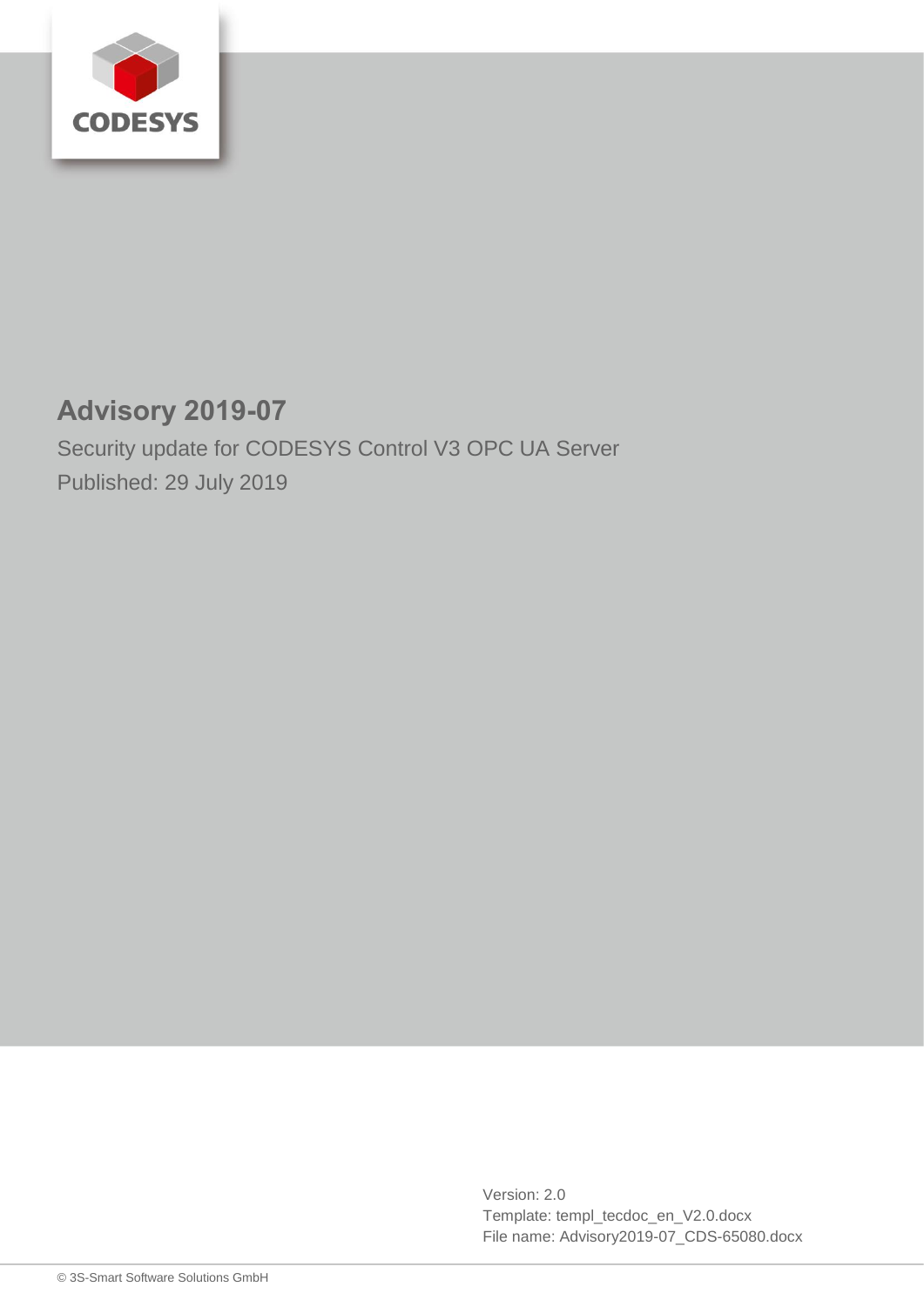# **CONTENT**

|                          |                                                                                            | Page                                       |
|--------------------------|--------------------------------------------------------------------------------------------|--------------------------------------------|
| 1                        | <b>Affected Products</b>                                                                   | 3                                          |
| $\mathbf{2}$             | <b>Vulnerability overview</b>                                                              | 3                                          |
| 2.1<br>2.2<br>2.3<br>2.4 | <b>Type</b><br><b>Management Summary</b><br>References<br><b>Severity Rating</b>           | $\begin{array}{c} 3 \\ 3 \\ 3 \end{array}$ |
| 3                        | <b>Vulnerability details</b>                                                               | $\mathbf{3}$                               |
| 3.1<br>3.2<br>3.3<br>3.4 | <b>Detailed Description</b><br>Exploitability<br><b>Difficulty</b><br>Existence of exploit | $\begin{array}{c} 3 \\ 3 \\ 3 \end{array}$ |
| 4                        | <b>Available software updates</b>                                                          | $\overline{\mathbf{4}}$                    |
| 5                        | <b>Mitigation</b>                                                                          | $\overline{\mathbf{4}}$                    |
| 6                        | <b>Acknowledgments</b>                                                                     | 4                                          |
| $\overline{7}$           | <b>Further Information</b>                                                                 | 4                                          |
| 8                        | <b>Disclaimer</b>                                                                          | 4                                          |
| <b>Bibliography</b>      |                                                                                            | 5                                          |
| <b>Change History</b>    |                                                                                            |                                            |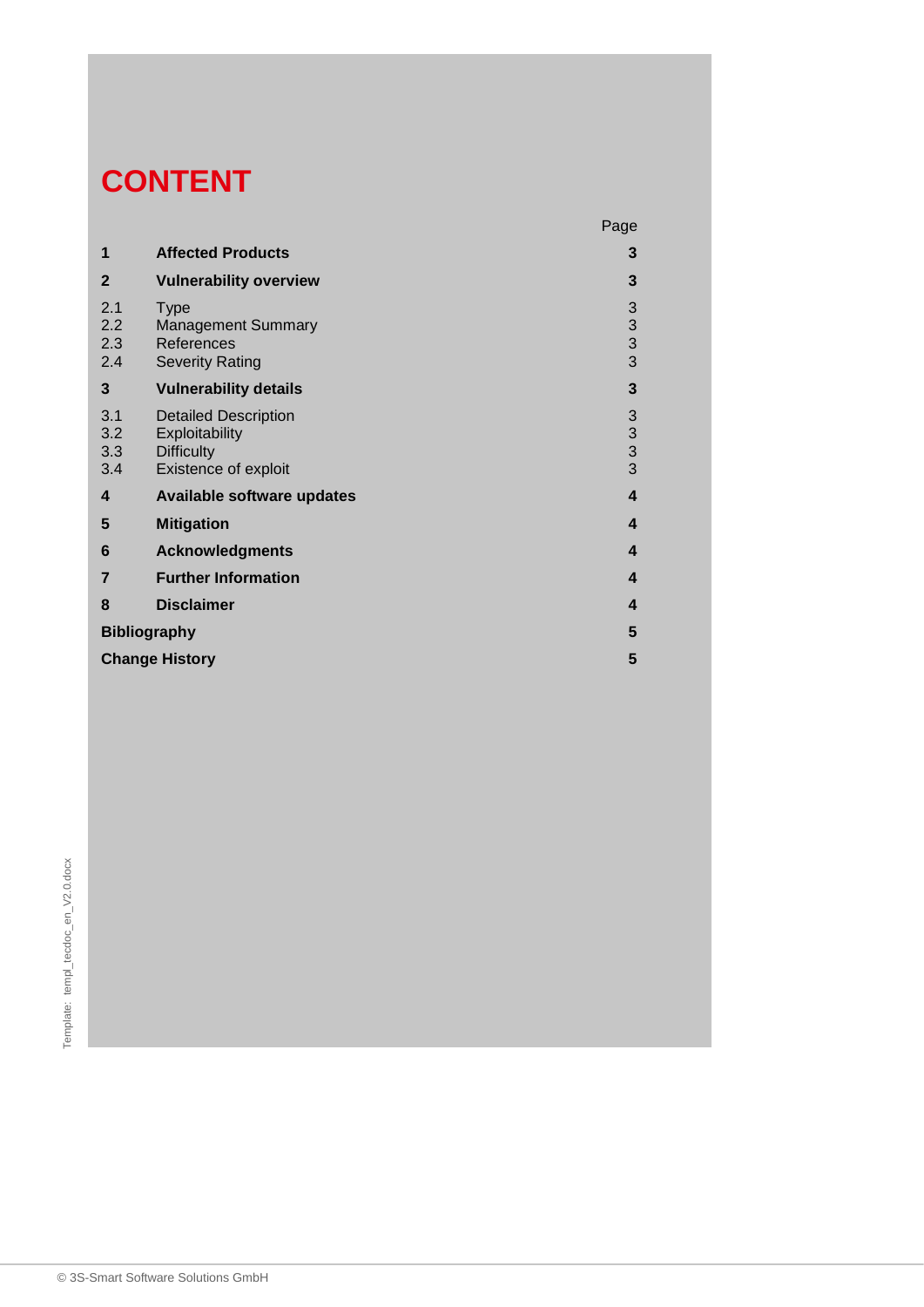#### <span id="page-2-0"></span>**1 Affected Products**

All CODESYS Control V3 runtime systems prior version V3.5.15.0 containing the CODESYS OPC UA Server supporting OPC UA Security are affected, regardless of the CPU type or operating system. OPC UA Security was initially released with version V3.5.11.0 of the CODESYS Control V3 runtime system.

- CODESYS Control for BeagleBone
- CODESYS Control for emPC-A/iMX6
- CODESYS Control for IOT2000
- CODESYS Control for Linux
- CODESYS Control for PFC100
- CODESYS Control for PFC200
- CODESYS Control for Raspberry Pi
- CODESYS Control RTE V3
- CODESYS Control RTE V3 (for Beckhoff CX)
- CODESYS Control Win V3 (also part of the CODESYS Development System setup)
- <span id="page-2-1"></span>• CODESYS Control V3 Runtime System Toolkit

#### **2 Vulnerability overview**

#### <span id="page-2-2"></span>**2.1 Type**

Null pointer dereference, remote DoS

#### <span id="page-2-3"></span>**2.2 Management Summary**

CODESYS Control runtime system may run into a null pointer dereference and end up in a denial-of-service condition, if it receives specific crafted requests from a trusted OPC UA client.

#### <span id="page-2-4"></span>**2.3 References**

CODESYS JIRA: CDS-65080

#### <span id="page-2-5"></span>**2.4 Severity Rating**

3S-Smart Software Solutions GmbH has rated this vulnerability as medium.

The CVSS v3.0 base score of 6.5 has been assigned. The CVSS vector string is (CVSS:3.0/AV:N/AC:L/PR:L/UI:N/S:U/C:N/I:N/A:H). [7]

#### <span id="page-2-6"></span>**3 Vulnerability details**

#### <span id="page-2-7"></span>**3.1 Detailed Description**

The CODESYS OPC UA Server is an optional part of the CODESYS runtime system. The CODESYS OPC UA Server is used to exchange data between the runtime system and OPC UA clients like SCADA or HMIs. If an affected CODESYS Control runtime system receives specific crafted requests from a trusted OPC UA client means server trusts the client certificate - it may run into a null pointer dereference and end up in a denial-ofservice condition.

#### <span id="page-2-8"></span>**3.2 Exploitability**

This vulnerability could be exploited remotely.

#### <span id="page-2-9"></span>**3.3 Difficulty**

An attacker with low skills would be able to exploit this vulnerability.

#### <span id="page-2-10"></span>**3.4 Existence of exploit**

No known public exploits specifically target this vulnerability.

<sup>© 3</sup>S-Smart Software Solutions GmbH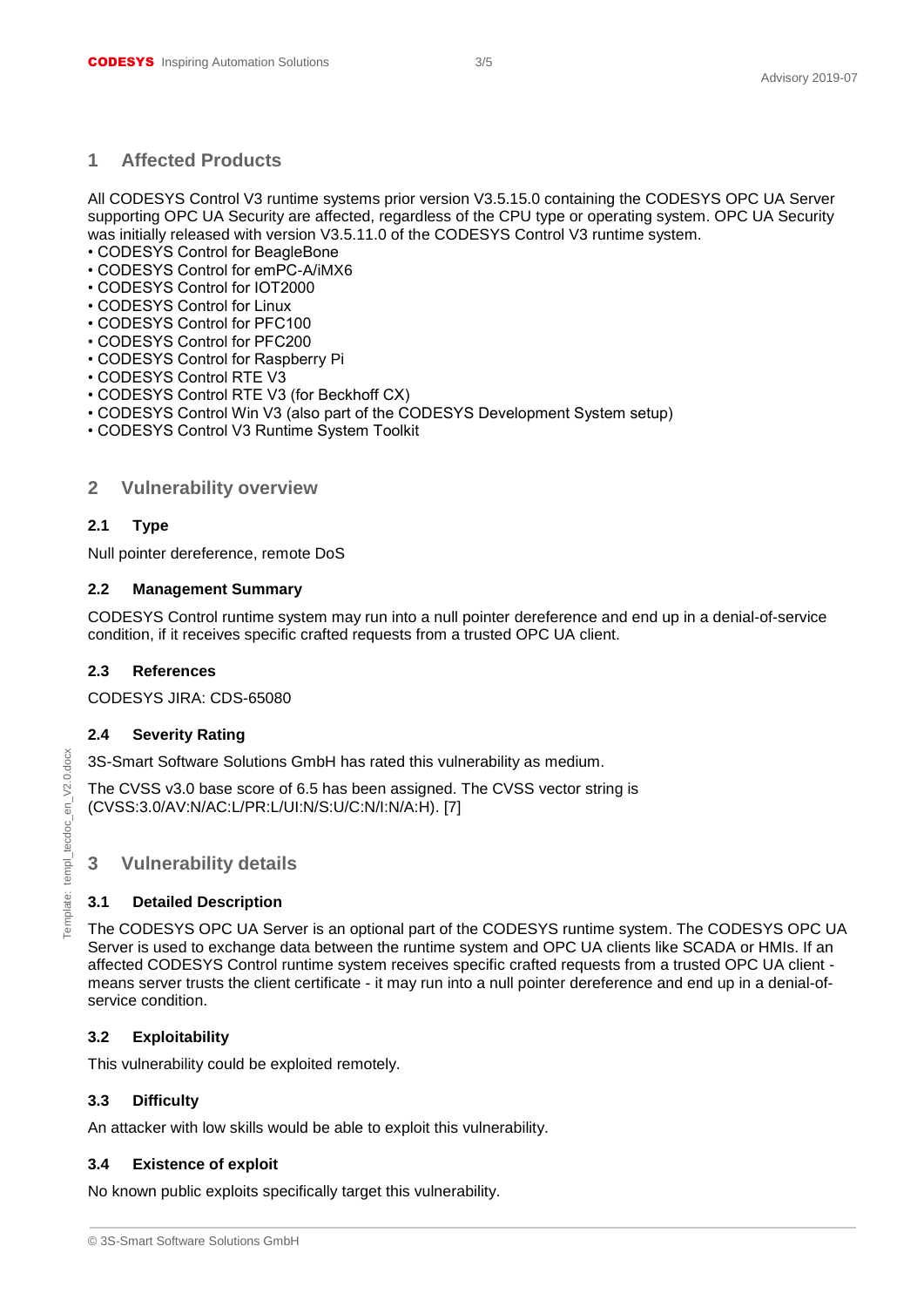#### <span id="page-3-0"></span>**4 Available software updates**

3S-Smart Software Solutions GmbH has released version V3.5.15.0 to solve the noted vulnerability issue for all affected CODESYS products.

<span id="page-3-1"></span>Please visit the CODESYS update area for more information on how to obtain the software update [3].

#### **5 Mitigation**

3S-Smart Software Solutions GmbH recommends using the available software update to fix the vulnerability.

Currently, 3S-Smart Software Solutions GmbH has not identified any specific workarounds for this vulnerability, in case the software update is not applied. However, if a trusted client exploits the vulnerability, it is sufficient to remove the client certificate from the OPC UA server's certificate trust store to thwart the attack.

As part of a security strategy, 3S-Smart Software Solutions GmbH recommends the following general defense measures to reduce the risk of exploits:

• Use controllers and devices only in a protected environment to minimize network exposure and ensure that they are not accessible from outside

• Use firewalls to protect and separate the control system network from other networks

- Use VPN (Virtual Private Networks) tunnels if remote access is required
- Activate and apply user management and password features

• Limit the access to both development and control system by physical means, operating system features, etc.

• Protect both development and control system by using up to date virus detecting solutions

For more information and general recommendations for protecting machines and plants, see also the CODESYS Security Whitepaper [1].

## <span id="page-3-2"></span>**6 Acknowledgments**

3S-Smart Software Solutions GmbH thanks those in the security community, who help us to improve our products and to protect customers and users through coordinated vulnerability disclosure.

<span id="page-3-3"></span>This vulnerability was reported internally by the CODESYS Security Team.

# **7 Further Information**

For additional information regarding the CODESYS products, especially the above-mentioned versions, or about the described vulnerability please contact the 3S-Smart Software Solutions support team [5].

# <span id="page-3-4"></span>**8 Disclaimer**

3S-Smart Software Solutions GmbH assumes no liability whatsoever for indirect, collateral, accidental or consequential losses that occur by the distribution and/or use of this document or any losses in connection with the distribution and/or use of this document. All information published in this document is provided on good faith by 3S-Smart Software Solutions GmbH. Insofar as permissible by law, however, none of this information shall establish any guarantee, commitment or liability on the part of 3S-Smart Software Solutions GmbH.

Note: Not all CODESYS features are available in all territories. For more information on geographic restrictions, please contact sales@codesys.com.